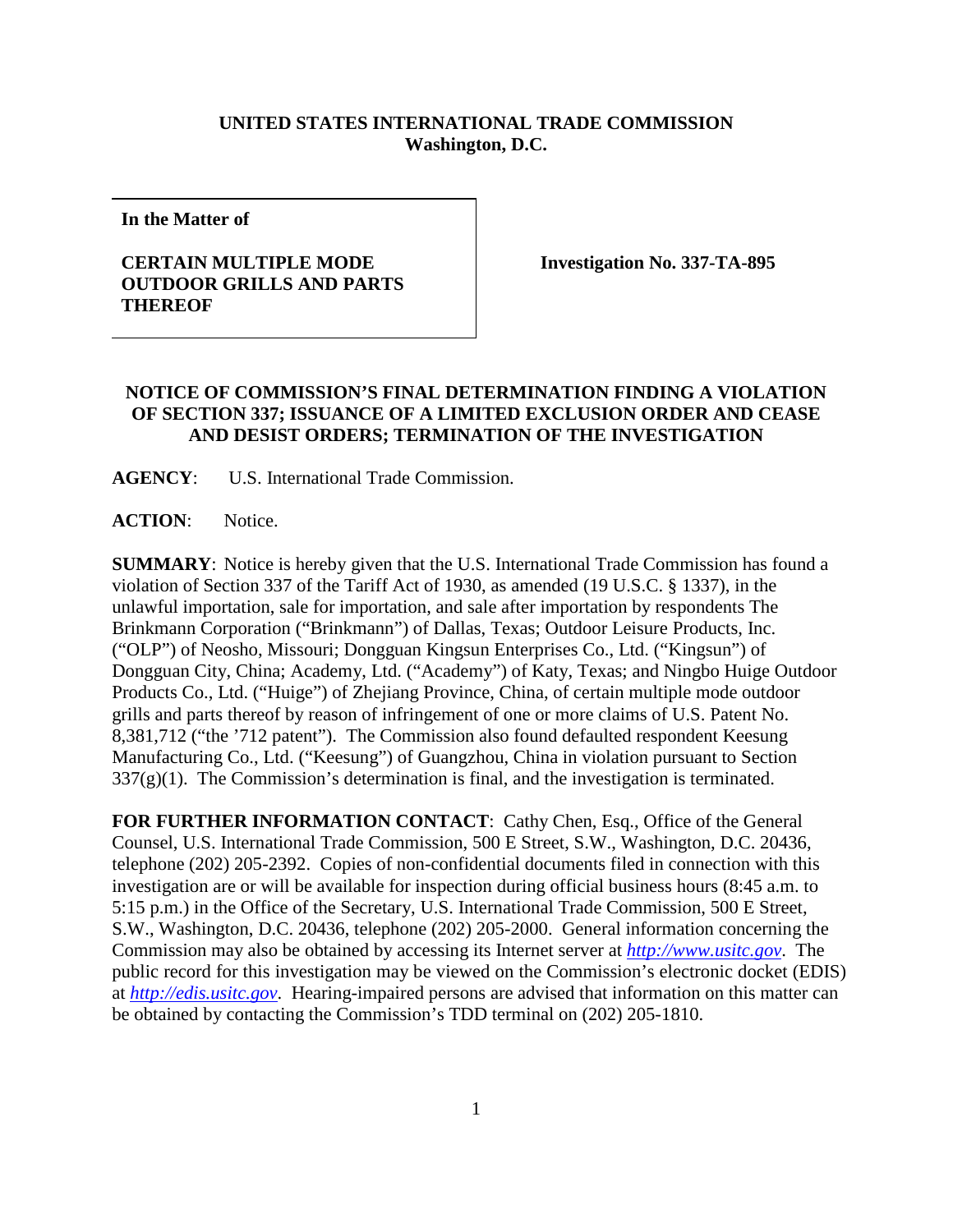**SUPPLEMENTARY INFORMATION:** The Commission instituted this investigation on September 26, 2013, based on a complaint filed on behalf of A&J Manufacturing, LLC of St. Simons, Georgia and A&J Manufacturing, Inc. of Green Cove Springs, Florida (collectively, "A&J" or "Complainants"). 78 *Fed. Reg*. 59373 (Sept. 26, 2013). The complaint alleged violations of Section 337 of the Tariff Act of 1930, as amended, 19 U.S.C. § 1337, in the sale for importation, importation, or sale within the United States after importation of certain multiple mode outdoor grills and parts thereof by reason of infringement of certain claims of the '712 patent, the claim of U.S. Patent No. D660,646, and the claim of U.S. Patent No. D662,773. The Commission's notice of investigation, as amended, named numerous respondents including Brinkmann, OLP, Kingsun, Academy, Huige, Char-Broil, LLC ("Char-Broil"), and Fudeer Electric Appliance Co., Ltd. ("Fudeer"). The Office of Unfair Import Investigations ("OUII") is also a party to this investigation.

On January 9, 2014, the Commission determined not to review an initial determination finding respondent Keesung in default. Order No. 16 (Dec. 20, 2013).

On June 24, 2014, the Commission affirmed-in-part and vacated-in-part an initial determination granting-in-part a motion for summary determination of non-infringement filed by Char-Broil, Fudeer, OLP, Kingsun, Tractor Supply Co., and Chant Kitchen Equipment (HK) Ltd. The Commission found that Complainants admit that the following redesigned grills do not infringe the '712 patent: (1) Chant/Tractor Supply's New Model 1046761; (2) Rankam's Member's Mark Grill, Model No. GR2071001-MM (Ver. 2) and (3) Rankam's Smoke Canyon Grill, Model No. GR2034205-SC (Ver. 2). Comm'n Op. at 1 (Jun. 24, 2014). The Commission found the other redesigned products at issue were within the scope of the investigation. *Id.* The Commission adopted the ALJ's construction of the "openable [] cover" limitations of claims 1 and 17 on modified grounds. *Id.* The Commission affirmed the ALJ's finding of noninfringement of claims 1 and 17 for the Char-Broil Oklahoma Joe Longhorn Model 12210767 Grill and adopted the ALJ's findings that the redesigned grills do not infringe claims 1 and 17 on modified grounds. *Id.* The Commission also found that the "openable [] cover means" limitations of claim 10 are means-plus-function limitations and directed the ALJ to make findings consistent with its means-plus-function interpretation. *Id.* at 2.

On July 31, 2014, the Commission determined not to review an initial determination granting a motion for partial termination of the investigation based on withdrawal of allegations in the complaint concerning the two asserted design patents. *See* Order No. 50 (Jul. 14, 2014).

On September 26, 2014, the ALJ issued the final Initial Determination ("ID"), finding a violation of section 337 as to respondents Brinkmann, OLP, Kingsun, Academy, and Huige based upon his determinations: (i) that certain, but not all, accused products infringe at least one claim of the '712 patent; (ii) that the domestic industry requirement has been satisfied with respect to the '712 patent; and (iii) that the asserted claims of the '712 patent have not been shown by clear and convincing evidence to be invalid. On October 9, 2014, the ALJ issued his Recommended Determination on remedy and bonding.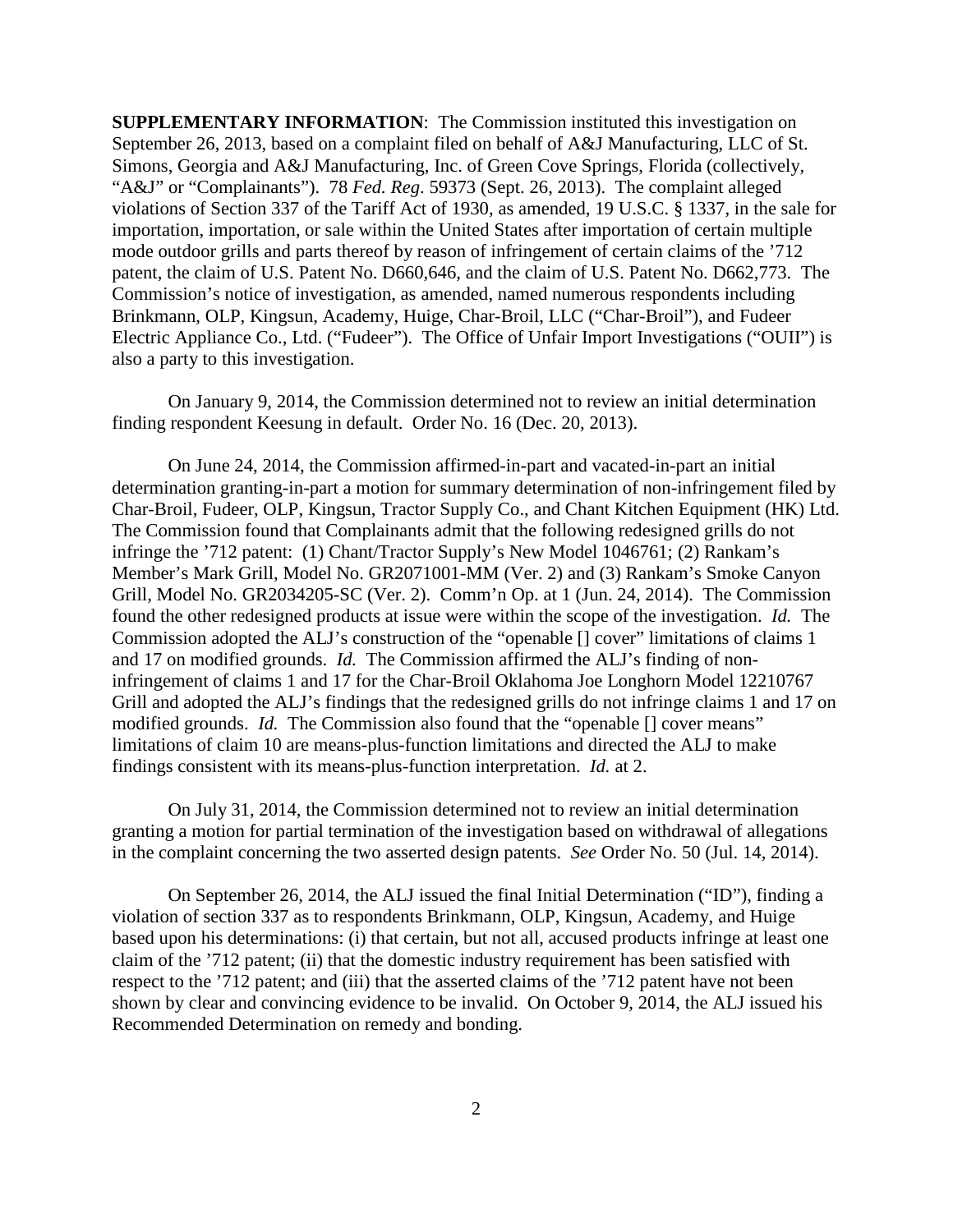On October 14, 2014, A&J filed a petition for review of certain aspects of the final ID's findings concerning claim construction and infringement. On the same day, Brinkmann, OLP, and Academy together sought review of certain aspects of the final ID's findings regarding validity. OLP separately challenged certain aspects of the final ID's findings regarding claim construction and infringement. Academy and Huige petitioned for review of the ID's determination (Order No. 47) to exclude evidence and testimony concerning their redesigns, and the ALJ's refusal to make a determination as to whether those redesigns infringe the asserted claims of the '712 patent. Responses to the petitions were filed on October 22, 2014.

On December 2, 2014, the Commission determined to review the final ID in part and requested briefing on issues it determined to review, and on remedy, the public interest, and bonding. 79 *Fed. Reg*. 72700-02 (Dec. 8, 2014). Specifically, with respect to the '712 patent, the Commission determined to review: (1) the ID's construction of the "exhaust" and "exhaust means" limitations in claims 10 and 16, and related findings regarding infringement of claims 10-16; (2) the ID's findings regarding infringement of claims 1, 4, and 6-8 by the accused Dyna-Glo grills imported by respondent GHP Group, Incorporated; (3) the ID's findings regarding infringement of claims 1, 2, 4-8, 10, 11, and 13-15 by the accused Char-Broil Model No. 463724512 grill; and (4) the ID's finding that the '712 patent was not shown to be invalid.

On December 12, 2014, A&J and OUII each filed initial written submissions regarding issues on review, remedy, the public interest, and bonding. On the same day, the respondents jointly filed their initial written submission regarding issues on review, remedy, the public interest, and bonding. Responses to the initial written submissions were filed on December 19, 2014.

Having examined the record of this investigation, including the parties' submissions and responses thereto, the Commission has determined that 35 U.S.C. § 112, ¶ 6 applies to the "exhaust means" and "exhaust" limitations in claims 10 and 16. Based on the Commission's interpretation of claims 10-16, the Commission has determined (i) that the accused Brinkmann 810-3821 grill infringes claims 10, 11, 13, 15, and 16; (ii) that the accused Academy/Huige grills infringe claims 10-13, 15, and 16; and (iii) that the other accused Brinkmann grills, the OLP/Kingsun redesigned grills, the OLP/Kingsun original grills, and the Char-Broil/Fudeer grills do not infringe any of claims 10-16 of the '712 patent. The Commission vacates the ID's finding that the DGB730SNB-D grill does not infringe claims 1, 4, and 6-8 of the'712 patent. The Commission also reverses the ID's finding that the DGJ810CSB-D grill does not infringe claims 1, 4, and 6-8 of the'712 patent. With respect to the accused Char-Broil/Fudeer grill, Model No. 463724512, the Commission has determined to affirm, with modified reasoning, the ID's finding that the grill does not infringe any asserted claims of the '712 patent. The Commission has further determined to affirm, with modified reasoning, the ID's finding that the asserted claims of the '712 patent have not been proven invalid as obvious. Accordingly, the Commission has found a violation of section 337 as to respondents Brinkmann, OLP, Kingsun, Academy, and Huige, and defaulted respondent Keesung.

The Commission has determined that the appropriate form of relief is a limited exclusion order prohibiting the unlicensed entry of covered multiple mode outdoor grills and parts thereof